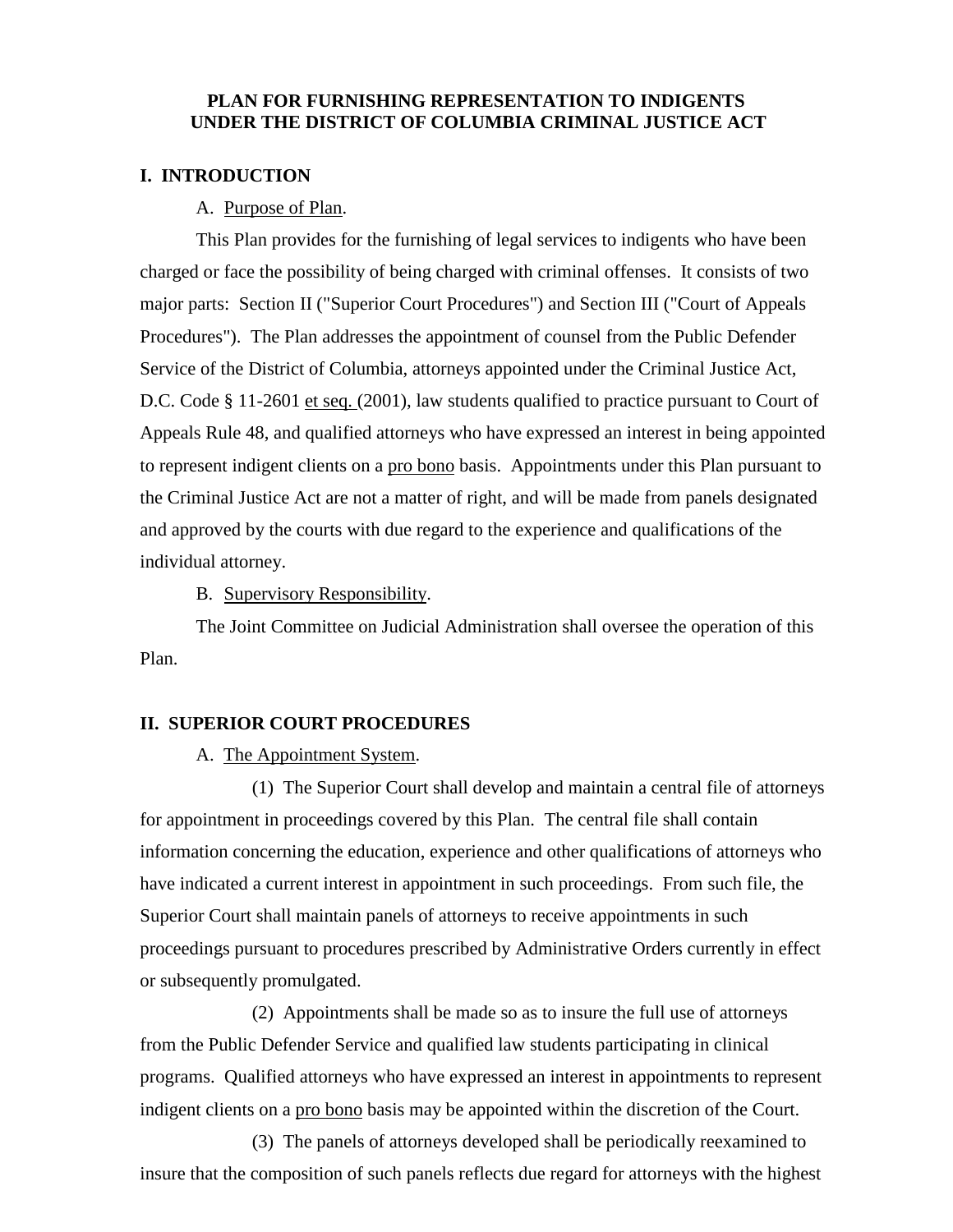qualifications available, and that the size of such panels is consistent with the needs of the Superior Court.

(4) The on-going administration of the panels of attorneys created by this Plan, as well as actual appointment authority for individual cases, shall be the responsibility of the Chief Judge of the Superior Court, who may delegate such administrative responsibility as he or she deems appropriate.

#### B. Determination of the Need for Counsel.

In every criminal case in which a person is charged with a felony, misdemeanor, or other offense involving the possibility of imprisonment, or with juvenile delinquency or in need of supervision, or with a violation of probation, and appears without counsel, the Court shall advise the person that he or she has the right to be represented by counsel and that counsel will be appointed if desired and if he or she is financially unable to obtain counsel.

In connection with any appointment of counsel made pursuant to the Criminal Justice Act, it shall be the duty of the Defender Services Office of the Public Defender Service, under the supervision of the Court, to determine whether a person is financially unable to obtain adequate representation. This obligation shall extend to both cases prosecuted by the United States and cases prosecuted by the District of Columbia. All statements made by a person in such an inquiry shall be recorded in such form as the Public Defender Service may prescribe, and shall be retained in the case file. At any time while such person is represented by an attorney appointed pursuant to the Criminal Justice Act, the judicial officer presiding over such person's case may compare the statements made by the person in such inquiry with other statements made by such person when seeking pretrial release or in the pre-sentence investigation process concerning his or her employment status or financial means and may take such action, if any, as may be appropriate under the circumstances and consistent with applicable law. If at any time after the appointment of counsel the Court finds that a person is financially able to obtain counsel or to make partial payment for representation, the Court may terminate the Criminal Justice Act appointment of counsel, order that any funds available to the person be paid as provided in D.C. Code § 11-2606 (2001), or take other appropriate action. Any funds required to be paid by the person pursuant to D.C. Code § 11-2606 shall be ordered payable to the Court.

If at any stage of the proceedings, the Court finds that a person is financially unable to pay counsel who had been retained, or to obtain other counsel, the Court may appoint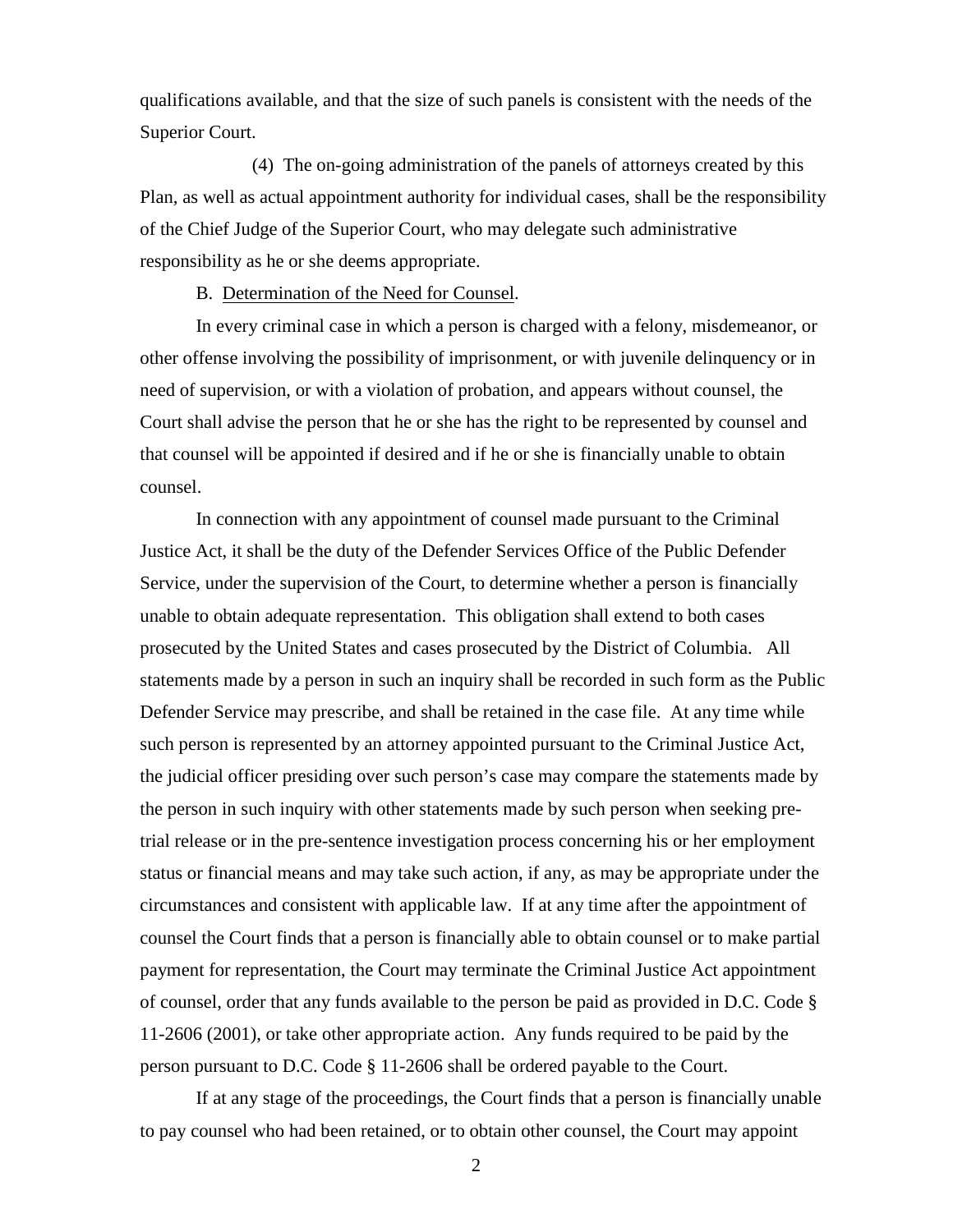counsel in accordance with the general procedure set forth herein. An attorney so appointed may claim compensation only for services rendered after the date of appointment.

C. Appointment of Counsel.

Upon finding that a person covered by this Plan is financially unable to obtain representation, the Court shall promptly appoint counsel to represent the person. In appointing counsel, the Court shall appoint a Public Defender Service attorney, a private attorney selected from the appropriate panel (except that an attorney not on the appropriate panel may be appointed in those exceptional circumstances where the judge deems such appointment to be necessary because of the unique situation of the person, provided that no voucher may be issued and no payment made until the judge has issued a written order setting forth in detail the particular exceptional circumstances requiring such appointment), a law student, an attorney who represented the defendant before the Court of Appeals and the case has been remanded to the Superior Court for further proceedings, or a qualified attorney who has expressed an interest in providing pro bono representation. A person shall not have the right to select his or her appointed counsel.

In an exceptionally complex case, two attorneys may be appointed to represent one defendant where the Court finds that it is in the interest of justice to do so, provided that the Court issues a written order at the time of appointment setting forth in detail the particular exceptional circumstances requiring the appointment of two attorneys. Except in the case of appointment of a Public Defender Service attorney, a law student or a pro bono attorney, appointment of a second attorney must be approved by the Chief Judge of the Superior Court, or his or her designee.

Appointed counsel shall, unless the appointment is terminated by order of the Court, continue to represent the person throughout the proceedings. In cases where an appeal is available as of right, appointed trial counsel shall advise the person of his or her right to appeal and to counsel on appeal. If requested to do so by the person, counsel shall file a timely notice of appeal and shall continue to represent the person until relieved by the Court of Appeals.

If appointed counsel wishes to be relieved prior to termination of the proceedings in the trial Court, counsel shall file a motion to withdraw with the judge before whom the case is then pending. Such motion shall be served on the government and the client.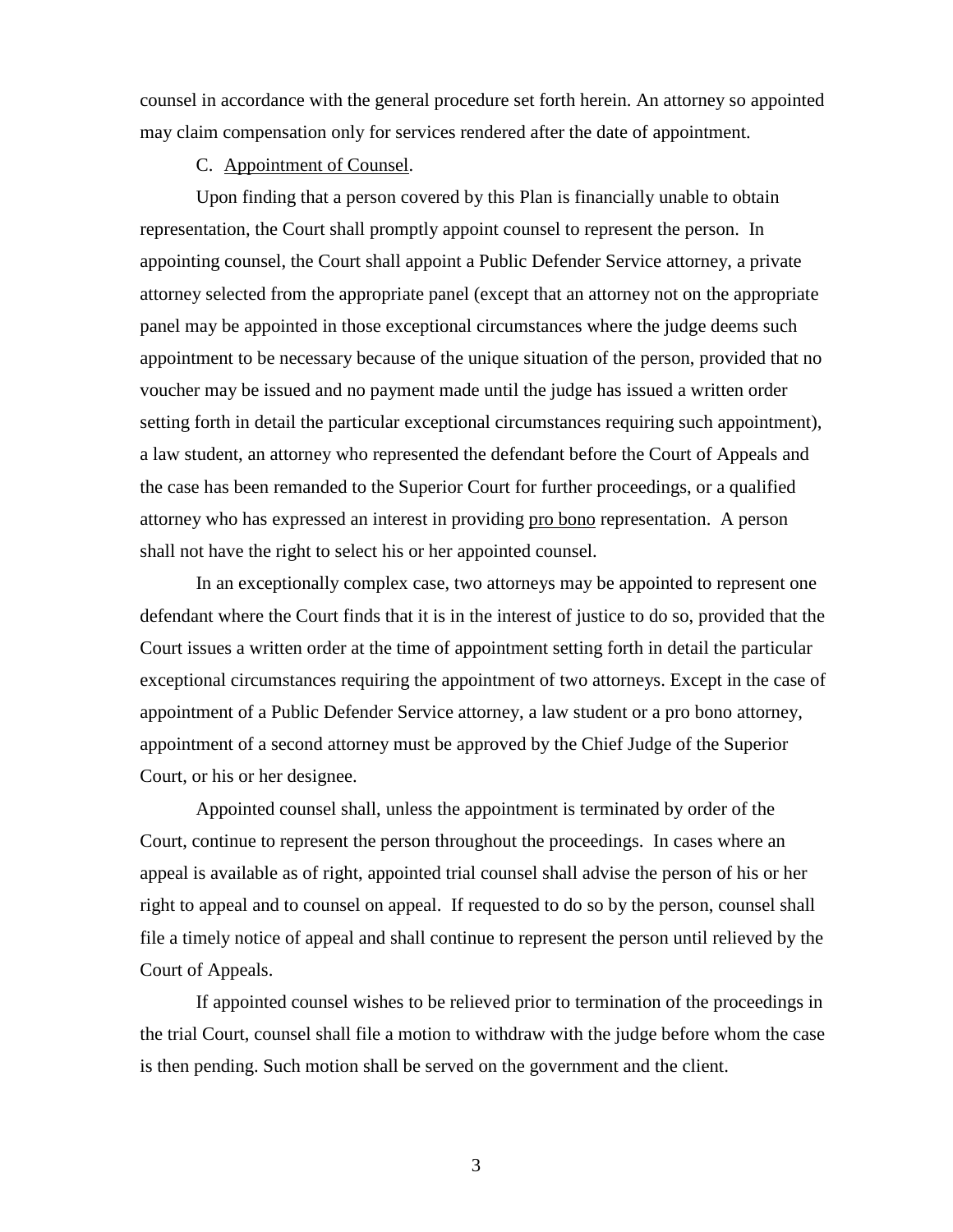With the agreement of counsel or in the interests of justice, the Court before whom a case is pending may substitute one appointed counsel for another at any stage of the proceedings.

### D. Compensation.

(1) Individual payments under this Plan. Payments of fees and expenses to counsel appointed under this Plan, and payments for investigative, expert and other services incurred pursuant to Section  $II(D)(9)$  hereof, infra, shall be made in accordance with the procedures prescribed in this Plan and the policies in effect in the Fiscal Office of the District of Columbia Courts. Upon submission of claims for compensation, they shall be processed for payment by the Fiscal Officer or forwarded to the judicial officer for approval, as appropriate. Except with respect to "Guideline Vouchers" submitted pursuant to Section  $II(D)(5)$ , infra, the judicial officer shall review all claims for compensation, and the Fiscal Officer shall process such claims. All claims shall be reviewed, processed and paid within 45 days from receipt by the Fiscal Officer, unless returned by the Fiscal Officer to the claimant as incomplete or otherwise deficient. Guideline vouchers shall be processed and paid within five business days of submission, as provided in Section II(D)(5)(d), infra.

## (2) Maximum fees for counsel.

 (a) Maximum hourly rate for counsel. The maximum hourly rate for attorneys shall be the rate established by D.C Code § 11-2604(a)(2001), as such statute may from time to time be amended.

 (b) Maximum amounts for counsel. The maximum compensation to be paid to an attorney for any criminal or family case shall not exceed the maximum amounts established by D.C. Code § 11-2604(b)(2001), as such statute may from time to time be amended.

The maximum provided for "any other representation" in 18 U.S.C. §  $3006A(d)(2)(2001)$ , as such statute may from time to time be amended, is established as the maximum for each attorney in Superior Court for any of the following representations:

(i) A post-trial motion made after entry of judgment;

(ii) A probation revocation proceeding;

(iii) A parole revocation proceeding;

(iv) Representing a material witness;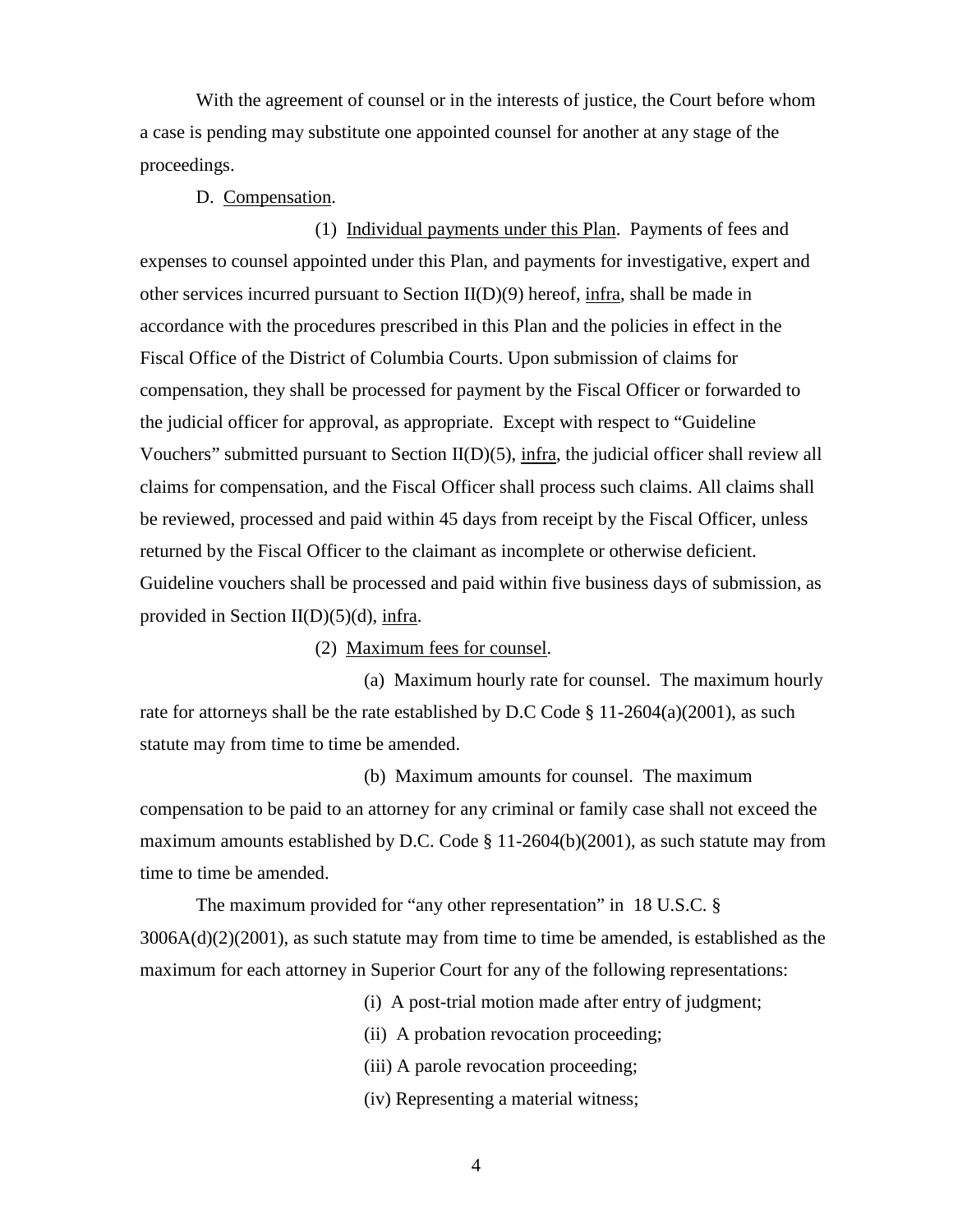(v) Representing a person seeking relief under D.C. Code §§

16-1901 or 23-110 (2001).

(vi) Representing a person where the Sixth Amendment to the Constitution requires the appointment of counsel or for whom, in a case in which the person faces a loss of life or liberty, any District of Columbia law requires the appointment of counsel;

(vii) Extradition proceedings; and

(viii) Representing a person in proceedings pursuant to D.C. Code § 24-502 (2001) or Chapter 5 of Title 21 of the District of Columbia Code (hospitalization of the mentally ill).

Representation of a person on a new trial shall be considered a separate case, and fees shall be paid on the same basis as on the original trial.

(c) Waiving maximum counsel fees. Payment in excess of any maximum amount may be made for extended or complex representation whenever such payment is necessary to provide fair compensation. A request for excess compensation shall be submitted by the attorney for approval by the Chief Judge of the Superior Court upon recommendation of the presiding judge in the case.

In determining whether representation should be considered "complex or extended," the presiding judge in the case and the Chief Judge shall consider the following factors:

(i) The number, nature and complexity of the charges, including the number of charged incidents, the severity of the potential penalties, and the number of co-defendants;

(ii) The complexity of the facts to be litigated in pre-trial motions and at trial, considering the number of potential lay and expert witnesses and whether investigation and preparation were greater than that which are normally required;

(iii) Any difficulties presented by the mental and physical health of the defendant, the availability of the defendant for consultation, or other circumstances unique to the defendant not normally encountered by counsel representing indigent defendants;

(iv) Whether unusual or complex legal, scientific or other issues were encountered in the case;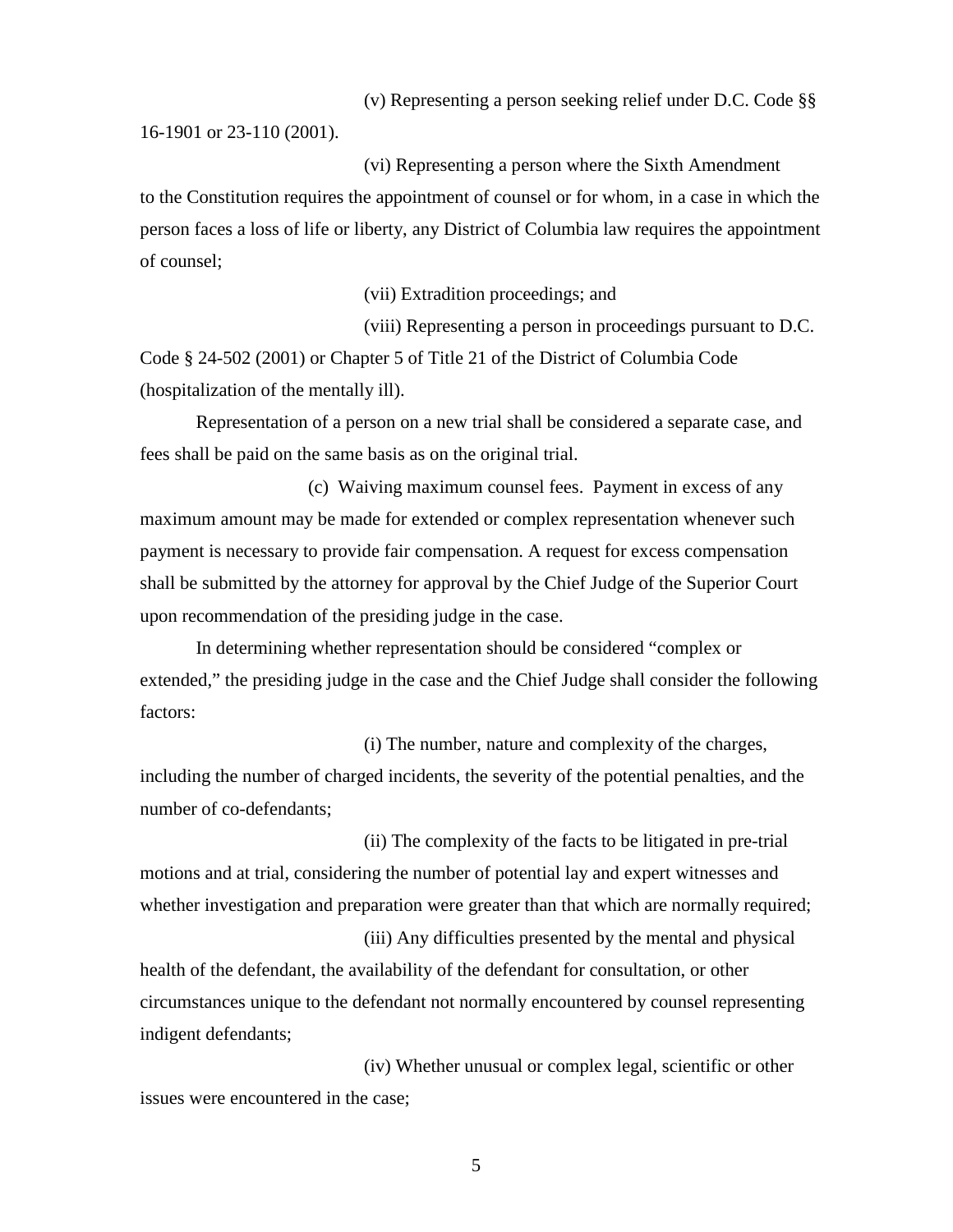(v) The length of time the case has been pending and the length of the proceedings, including pre-trial, trial, and post-trial proceedings;

(vi) Any other facts and circumstances that reflect the unusual or extraordinary nature of the case.

The presiding judge in the case shall consider these factors, and any others that may be appropriate, and determine whether it was necessary for a competent and experienced criminal defense attorney to expend time over and above that compensated under the statutory maximums to effectively represent a defendant under the circumstances of the case. The fact that counsel expended hours above those compensated under a statutory maximum is not in itself sufficient to permit a judicial determination that representation was extended or complex.

(3) Standard Vouchers. In cases not eligible for guideline fee processing as provided below in Section II(D)(5) of this Plan, or where appointed counsel is of the view that the prescribed guideline fee would not adequately compensate him or her for work performed in the course of representation of the defendant, counsel shall submit a standard voucher (hereinafter called a "standard" or "non-guideline" voucher). The standard voucher shall contain an accounting describing a) the dates of the work performed in chronological order, b) the nature of the work performed with descriptions in accordance with voucher instructions, and c) all time expended to the tenth of an hour.

As provided in Section  $II(D)(5)(g)$ , infra, where counsel elects to submit a standard voucher in cases eligible for guideline fee processing, the standard voucher must also be accompanied by a statement containing the reasons supporting the request for compensation above the applicable guideline fee and within the statutory maximum. The fact that counsel expended hours above those compensated under the guideline fee is not, in itself, sufficient reason for the judicial officer to approve payment above the guideline fee. Counsel must demonstrate that an experienced and competent criminal defense attorney would have expended the hours submitted and that the guideline fee schedule did not contemplate the representation provided.

(4) Reductions to Standard Vouchers.

(a) Reductions in the amount claimed by an attorney who has submitted a standard voucher may be made only where the judicial officer finds that (1) the work claimed was not performed, (2) the work claimed was not necessary, or (3) an unreasonable amount of time was spent for the work performed. An assessment of whether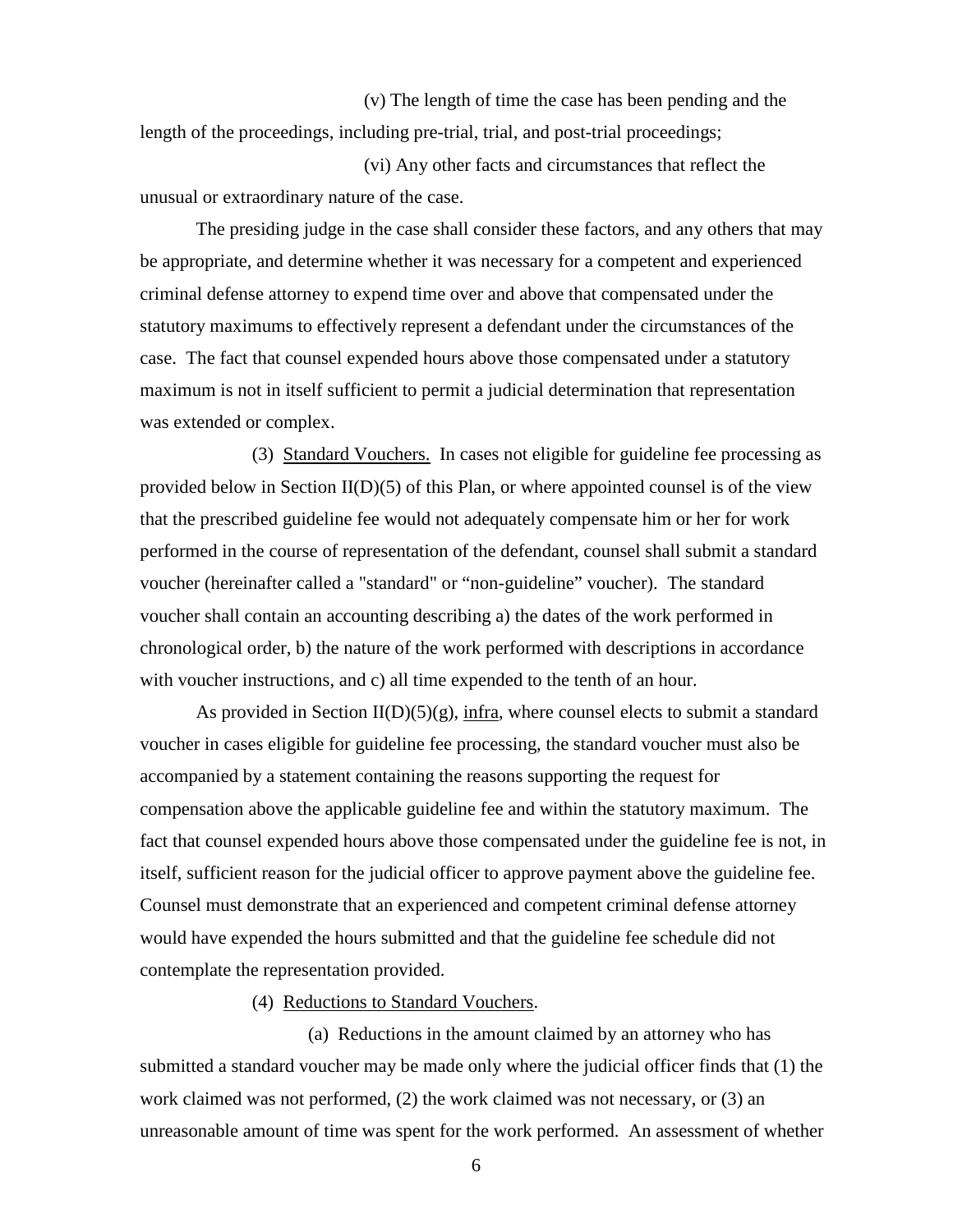work was necessary should be based on the situation as it appeared at the time the work was performed.

(b) Reconsideration. Within 30 days after payment, an attorney may request that the judicial officer reconsider any reduction in the amount claimed. A copy of the voucher must be attached to the request for reconsideration. The judicial officer shall decide the request for reconsideration within 60 days. In the event reconsideration is denied, the judicial officer shall explain the basis for the reduction, either in writing or in person, unless the voucher is annotated, which may serve as a written explanation.

(c) Appeal. An appeal of a reduction may be made to the Chief Judge, or his or her designee (which cannot be the judicial officer associated with the case for which payment is sought) within 30 days of initial payment or denial of reconsideration.

#### (5) Guideline Fee System for Certain Offenses.

(a) Guideline fee schedule. The Chief Judge of the Superior Court shall establish a committee responsible for recommending to the Chief Judge a schedule of certain offenses eligible for guideline fee treatment pursuant to this Plan as well as the applicable guideline fee. The schedule shall be published as an administrative order of the Chief Judge after review and approval. The committee shall also be responsible for recommending modifications of the schedule to the Chief Judge. The schedule may be modified from time to time. The guideline schedule shall be established and may be modified based on a determination of the average time a competent and experienced criminal defense attorney would expend to provide effective representation to a client charged with a guideline offense.

(b) Cases eligible. Whether a case falls within the guideline fee schedule is determined by the lead offense charged in each case. Only one guideline fee per case shall be approved, irrespective of the number of other charges within the same case. If the case is resolved on the basis of an offense lesser than the greater offense charged, the guideline fee for the greater offense shall be paid. If non-guideline offenses are charged together with a guideline fee offense, the guideline fee does not apply. Multiple guideline fee offenses charged in multiple cases arising out of the same circumstances shall be eligible for payment of one guideline fee in each case.

(c) Filing of guideline fee voucher. Upon completion of a case eligible for a guideline fee, an attorney shall submit a simplified voucher (hereafter "guideline voucher") within thirty (30) days after the completion of the case. The guideline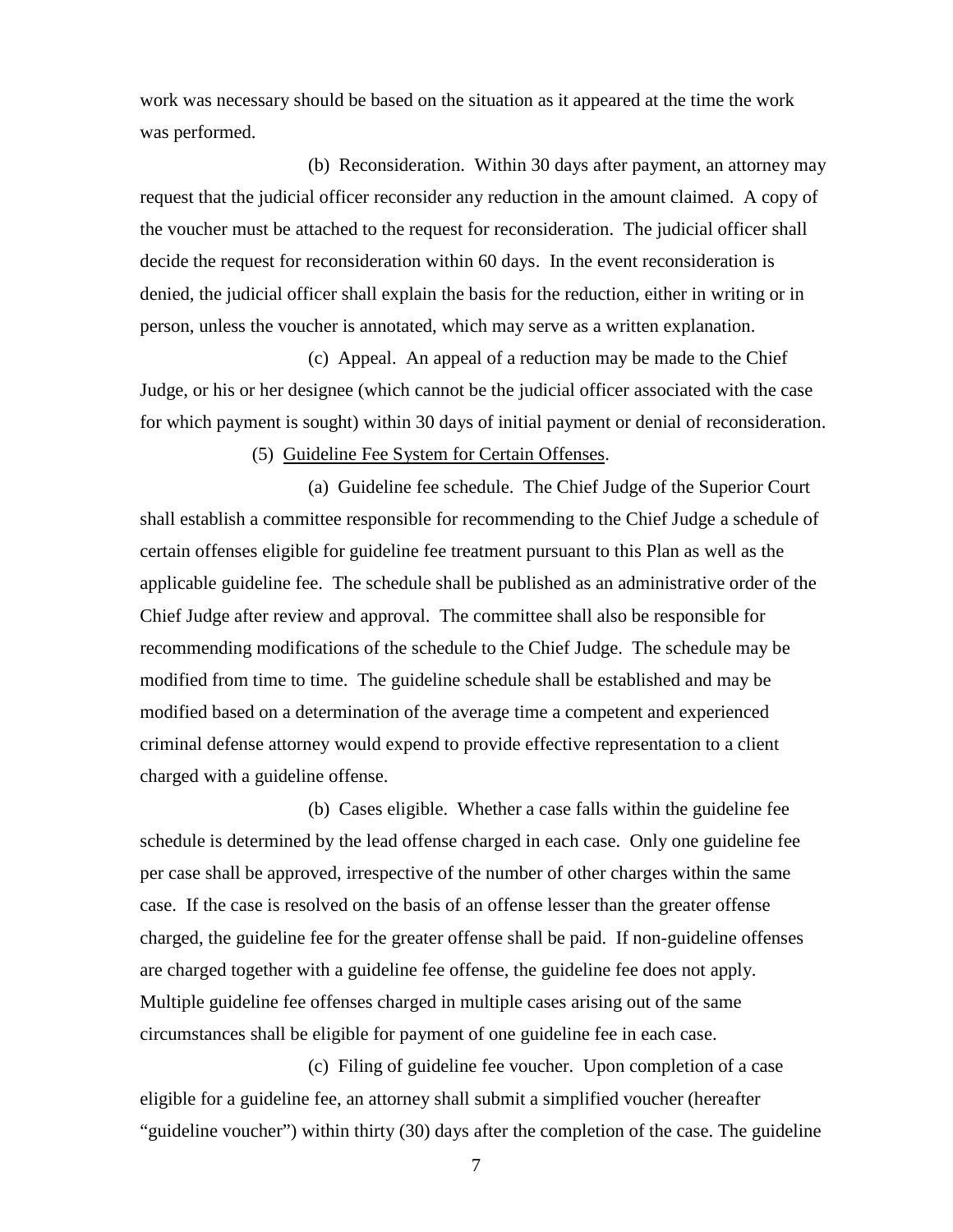voucher shall contain the nature and date of the disposition and a brief statement of the services rendered. A case is completed upon dismissal, dismissal for want of prosecution, nolle prosequi, substitution by retained counsel, acquittal, or sentencing after plea or trial. Representation in a case where the defendant is entered into the diversion program is not considered completed until the defendant completes or is terminated from the diversion program. Upon approval, the guideline fee shall compensate counsel for all work performed in representation of the defendant including any motion for reduction of sentence.

 (d) Payment of guideline fee. Upon submission of a guideline voucher for payment of the guideline fee, the Fiscal Officer shall process such voucher for payment, without reduction, within five business days of submission.

 (e) Procedure in guideline case where bench warrant is issued. Thirty days after a bench warrant is issued in a guideline case, the attorney may submit a guideline voucher for the full guideline amount even though the case has not been completed. If the bench warrant is executed, or if the defendant otherwise reappears, the attorney is expected to complete representation of the defendant without submitting a second guideline voucher. If for any reason a second attorney must be appointed in such a case, the second attorney may submit a second guideline voucher and receive payment for the full guideline amount.

 (f) Probation revocation arising from guideline fee case. An attorney representing a defendant in probation revocation proceedings arising out of an offense within the guideline fee schedule may elect to be paid a separate fee equal to onethird of the guideline fee for the offense upon submission of an appropriate guideline voucher, or may elect to file a standard voucher.

 (g) Payment in excess of guideline fee. The Court may approve payment above the guideline fee and within the statutory maximum applicable to the offense. For such cases, within fifteen (15) days after appointment, counsel shall elect to file a standard voucher, with supporting documentation, identifying the factors prescribed in Section  $II(D)(2)(c)$  of this Plan, supra, that counsel asserts warrant the submission of a standard voucher. If counsel has not elected to file a standard voucher, counsel shall submit a guideline voucher as set forth in  $II(D)(5)(c)$ . As provided in that section, the fact that counsel expended hours above those compensated under the guideline fee or that the matter is expected to go to trial is not, in itself, sufficient reason for the judicial officer to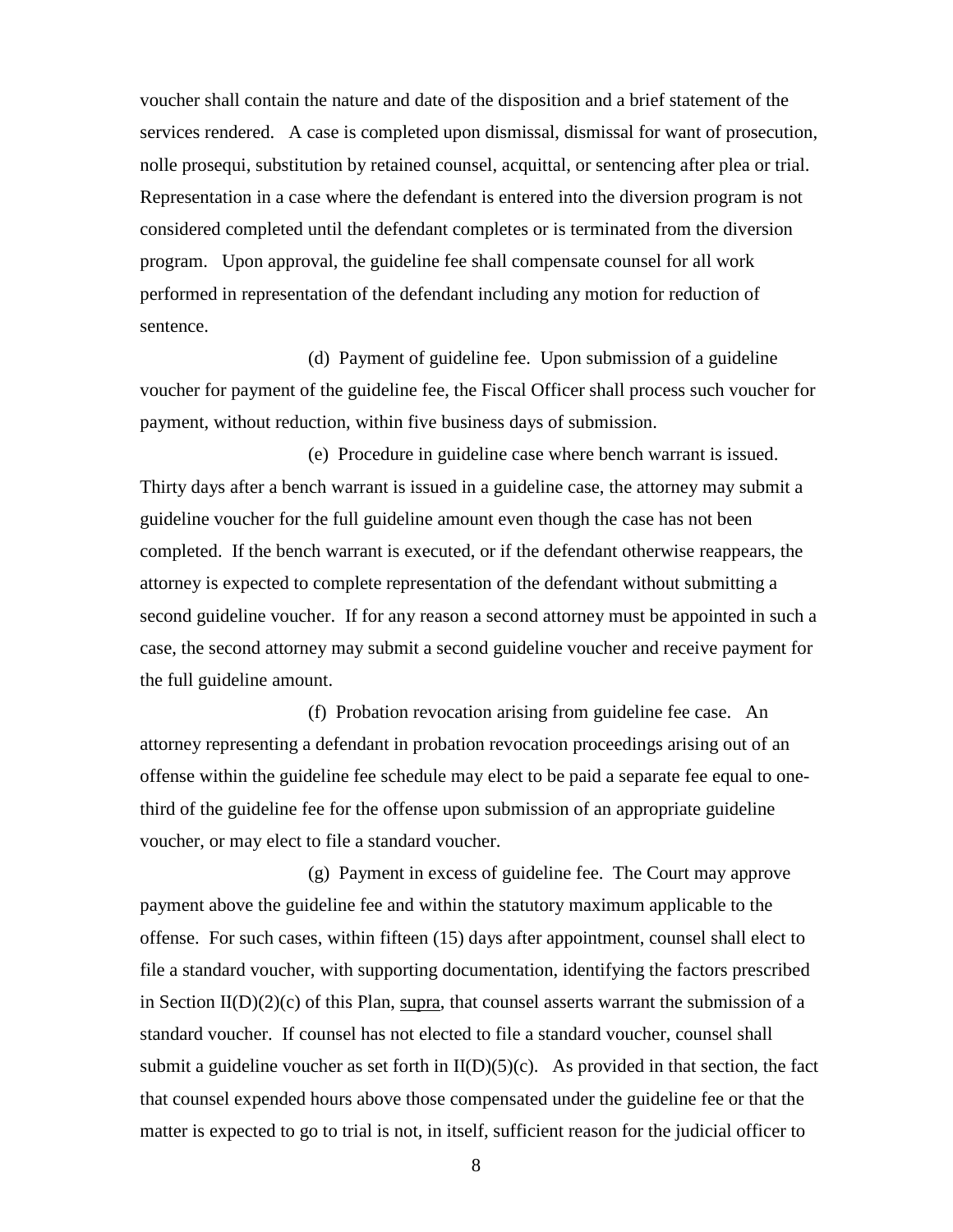approve payment above the guideline fee. Counsel must submit a concise statement that demonstrates that an experienced and competent criminal defense attorney will have to expend hours that the guideline fee schedule does not contemplate.

 (h) Complex or extended representation. Claims for compensation and reimbursement in cases eligible for guideline fee treatment above the applicable statutory maximum shall be submitted and approved in accordance with Section  $II(D)(2)(c)$ of this Plan ("Waiving maximum counsel fees"), supra.

(6) Interim Payments. In extended cases, counsel may seek interim payments of fees under such conditions and for such time period as may be approved by the Court. In the event that the aggregate interim fees exceed the maximum fee allowed, counsel must comply with the procedures for the approval of such excess compensation under the provisions of section  $II(D)(2)(c)$  ("Waiving maximum counsel fees"), supra.

(7) Time limitation on claims. Except for guideline vouchers as set forth in Section II(D)(5)(c), claims for compensation or reimbursement must be filed within 120 days of the termination of the representation. For purposes of this time limitation, representation will be considered to be terminated 30 days after the issuance of a bench warrant for the defendant. Representation in a case where the defendant is entered into a diversion program is not considered terminated until the defendant completes or is terminated from the diversion program. Exceptions to the time limitation contained in this paragraph will be considered only where it can be documented that it was impossible to file a claim because of actual physical or mental incapacity or death of the attorney furnishing the representation, or a reason of comparable seriousness. Press of business will not be grounds for exception. Any waiver of the limitation must be approved by the Chief Judge of the Superior Court or his or her designee.

(8) Travel outside metropolitan area. Attorneys appointed to represent indigent persons who incur expenses for travel in connection with such representation outside the Washington, D.C. metropolitan area (e.g., Washington, D.C., Montgomery and Prince George's Counties, Md., Arlington and Fairfax Counties, Va.) without prior approval of the Court shall not be reimbursed for such travel expenses.

(9) Investigative, expert and other services.

(a) Upon request. Counsel (whether or not appointed under the Criminal Justice Act) for a person who is financially unable to obtain investigative, expert or other services necessary for an adequate defense may request such services in an ex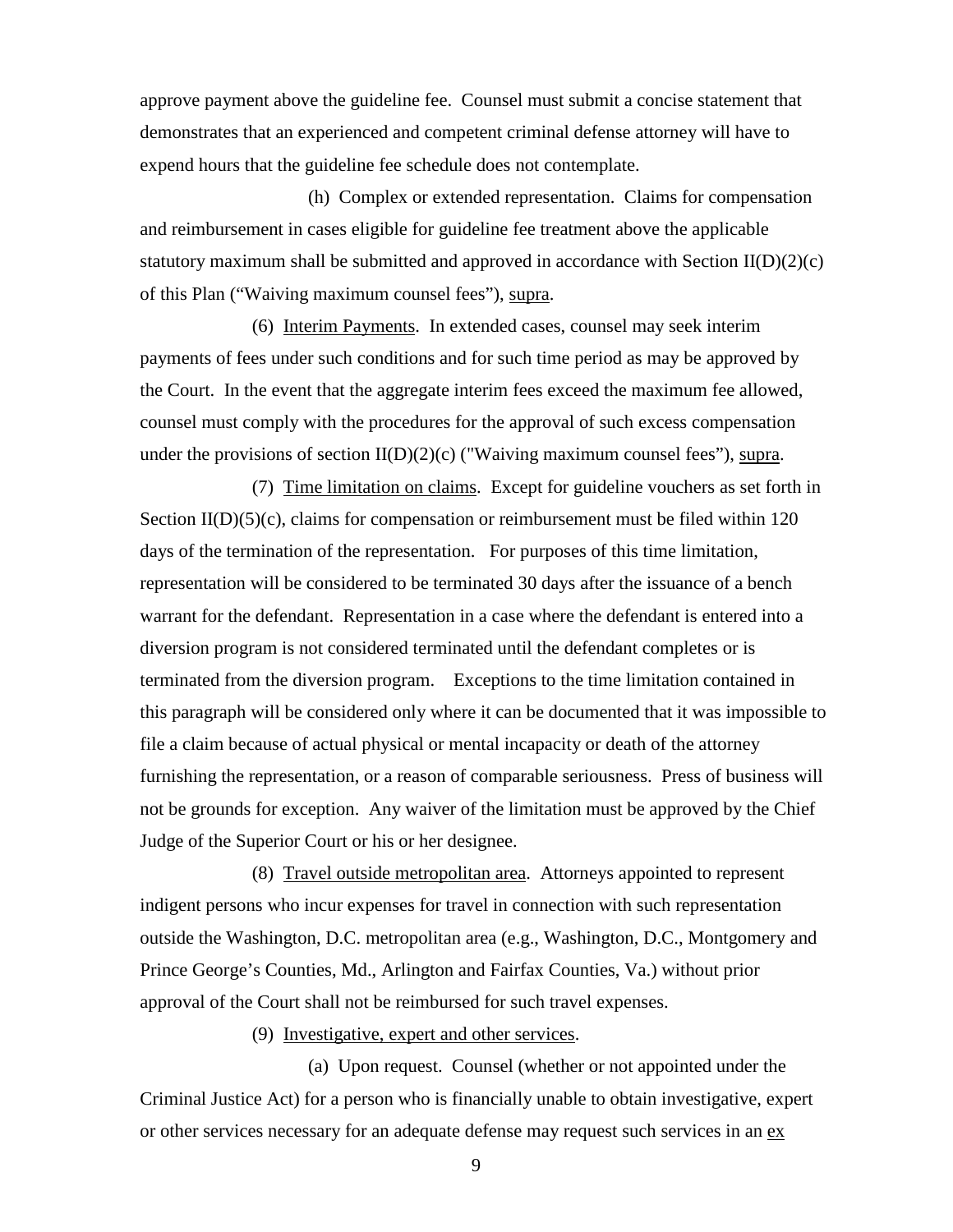parte application to a judicial officer. Upon finding that the services are necessary and that the person is financially unable to obtain them, the Court shall authorize counsel to obtain such services. The judicial officer shall establish a limit on the amount that may be expended or promised for such services within the maximum prescribed by law. Except with regard to investigative services, any voucher for expert or other services shall be preapproved by a judicial officer and shall be signed by the person expected to provide the services prior to submission for pre-approval.

(b) Without prior request. Counsel may obtain investigative services without prior authorization, subject to later review, where the total number of hours of investigative services does not exceed ten for a misdemeanor, twenty for a felony assigned to a judge presiding over a Felony II calendar, and thirty-five for a felony assigned to a judge presiding over a Felony I calendar. No greater amount may be subsequently approved for investigative services obtained without prior authorization. In appropriate cases a sworn application may be made by counsel to the Court for the ex parte review by the judge and for ratification of such expenses.

(c) Quality of services. The court will in all cases hold counsel accountable to obtain only investigators certified under the Guidelines for Investigators in the Superior Court of the District of Columbia, and qualified experts.

## **III. COURT OF APPEALS PROCEDURES**

A. Composition and Maintenance of a Panel of Attorneys.

The Court of Appeals shall develop and maintain a panel of practicing attorneys who are approved by the court as competent to provide adequate representation on appeal for persons qualifying under the Criminal Justice Act.

The selection and removal process for this list shall be developed and directed by the judges of the Court of Appeals to ensure that the composition of the panel reflects due regard for attorneys with the highest qualifications and that the size of the panel is consistent with the needs of this court. Applicable procedures and process shall be published by the Court of Appeals from time to time by way of administrative order.

B. Determination of the Need for Appointment of Counsel.

Where the Superior Court has appointed counsel to represent a criminal defendant during trial, thereby determining that the appellant is financially unable to obtain counsel,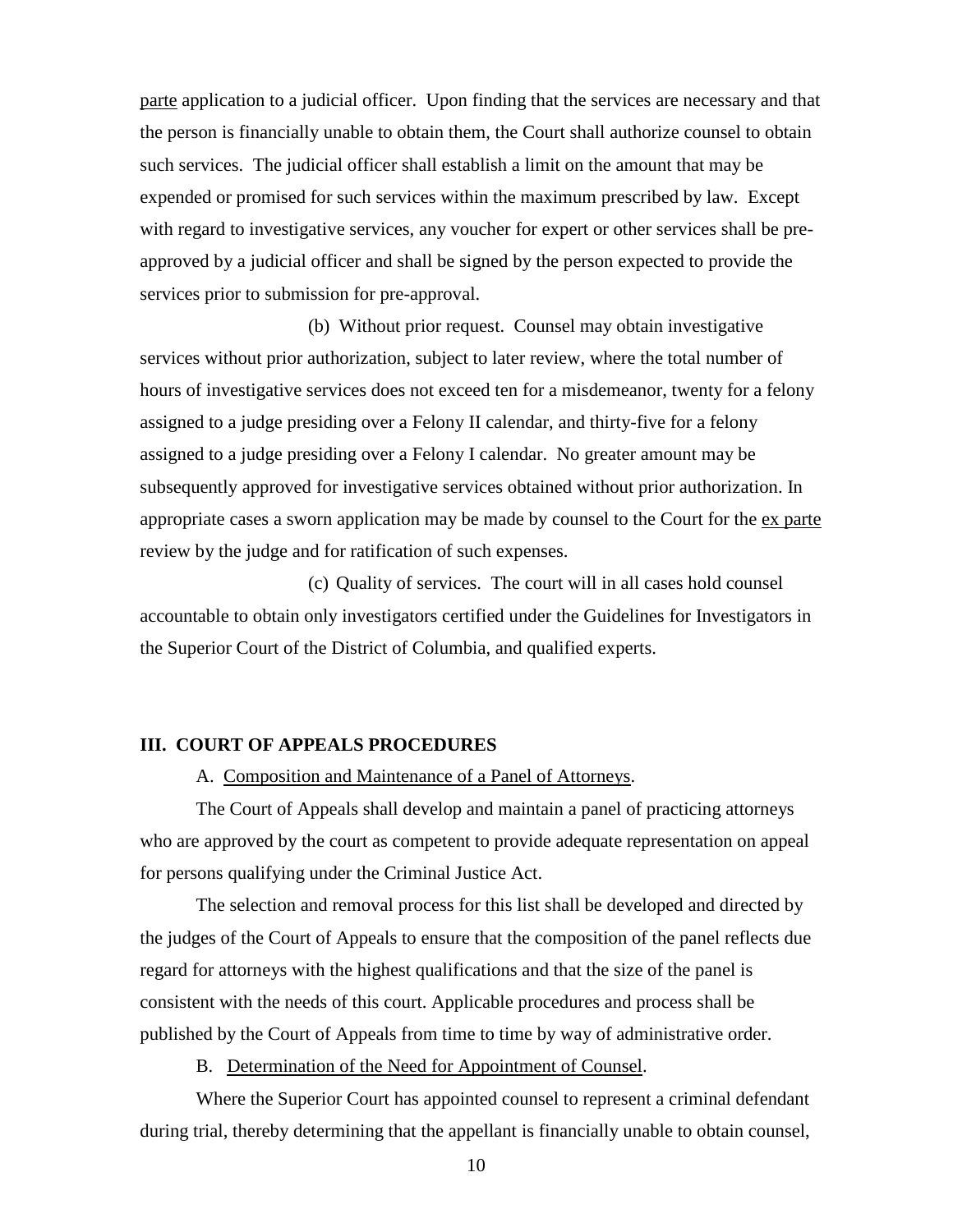the Court of Appeals will accept this finding and appoint an attorney on appeal without additional proof of eligibility.

Where the request for appointment of counsel under the Act is made for the first time on appeal, the Court of Appeals shall first inquire into and make a finding as to whether the person is financially capable of obtaining counsel.

The Court of Appeals may, at any time after appointment of counsel, reexamine the financial status of the party for whom counsel has been appointed, and if it is found that the person is financially able to obtain counsel, the appointment may be terminated. If a party for whom counsel has been appointed retains the services of counsel during the pendency of the appeal, the prior appointment of counsel shall be terminated.

C. When Counsel Shall Be Appointed.

A financially eligible defendant or respondent shall be entitled to the appointment of counsel in the direct appeal from any criminal conviction, adjudication of delinquency or need for supervision, order directing incarceration, order directing extradition or order hospitalizing an individual under the mental health statute. Appointment of counsel in all other appeals taken from criminal, delinquency and need for supervision cases, including habeas corpus appeals and collateral D.C. Code §23-110 appeals, is within the discretionary authority of the Court of Appeals. Selection of counsel is made by the Court of Appeals and a party does not have the right to designate that a specific counsel be appointed.

# D. Payment.

All claims for compensation and reimbursement for expenses reasonably incurred pursuant to representation under the Criminal Justice Act in furtherance of the appeal and any related responsibilities of counsel shall be itemized and prepared on prescribed forms and filed with the Clerk of the Court of Appeals. All such claims shall be filed promptly and in any event not later than one hundred (120) days after the termination of the attorney's representation. Each voucher shall be submitted in accordance with the District of Columbia Rules of Professional Conduct.

 The hourly rates of compensation and maximum amount of compensation for a specific appeal are established in accordance with the Criminal Justice Act, D.C. Code § 11-2604 (2001 ed.), as such statute may from time to time be amended.

Submission of vouchers requesting payment for an amount exceeding the allowable maximum compensation must be accompanied by a statement outlining the need for a